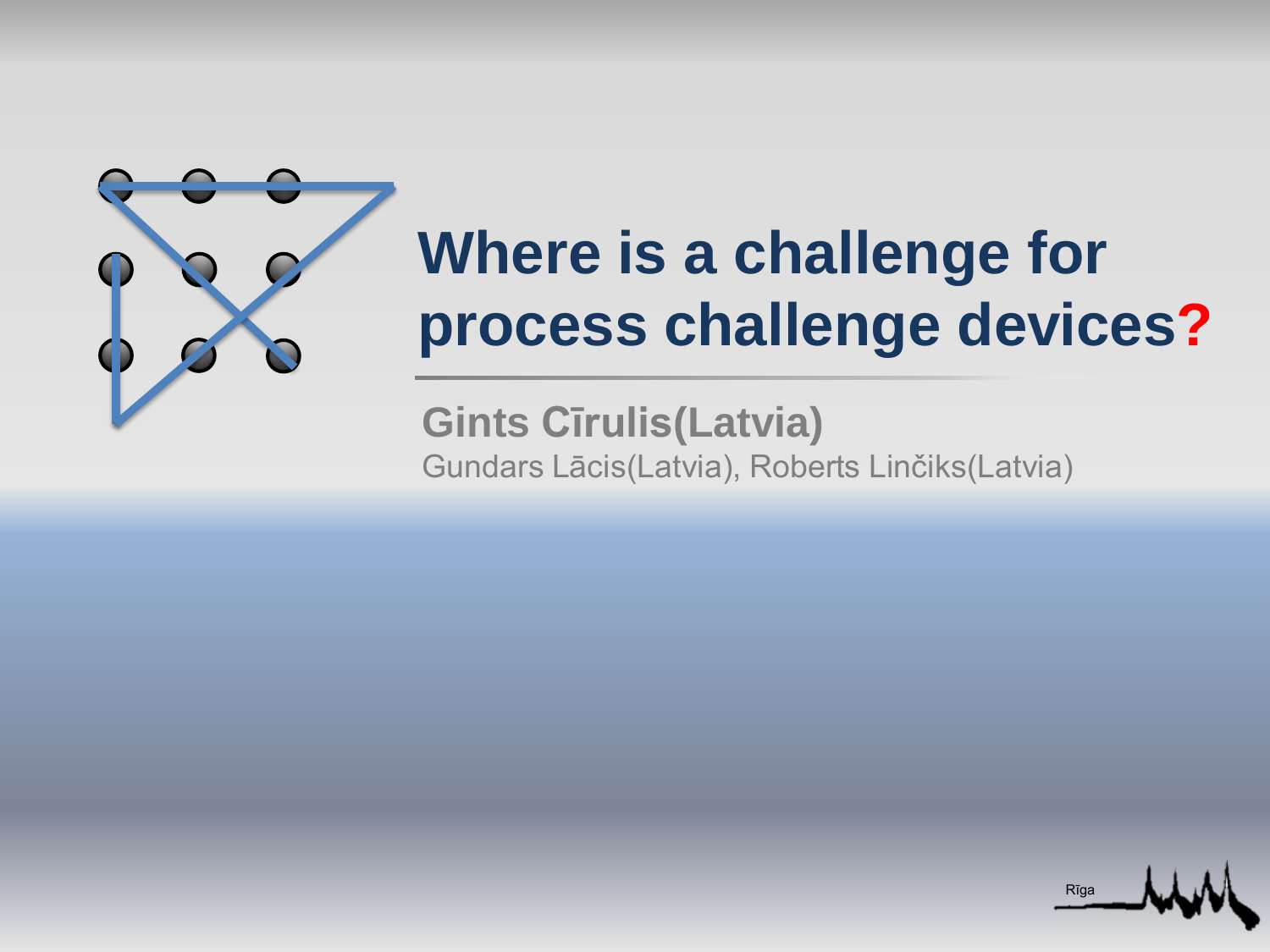# **Presentation Outline**

#### $\blacktriangledown$ Background

- $\blacktriangledown$ Study Objectives
- Methods
- **Results**
- $\sqrt{}$ Recommendations
- $\blacktriangledown$ Acknowledgements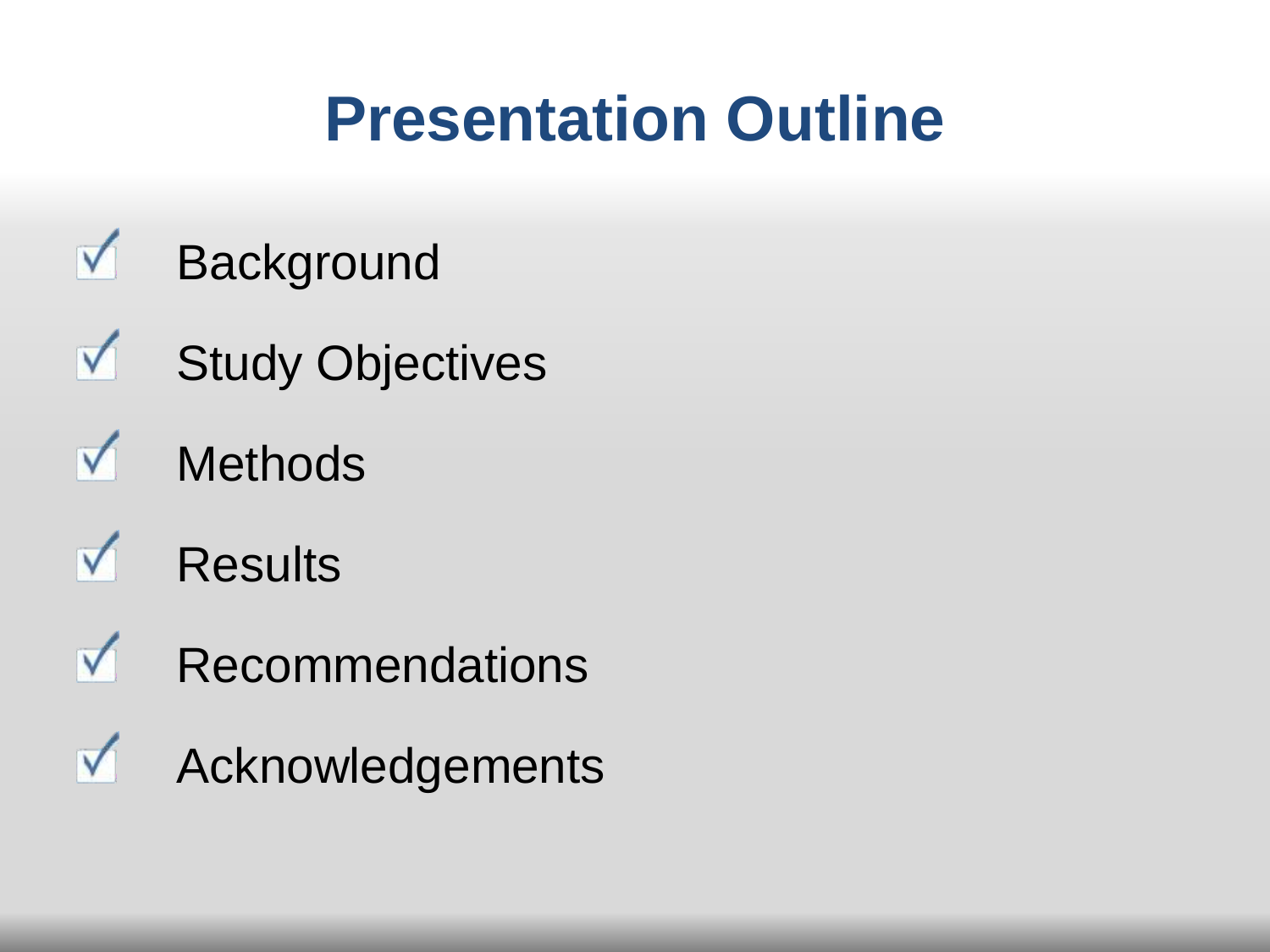## **Hollow load**

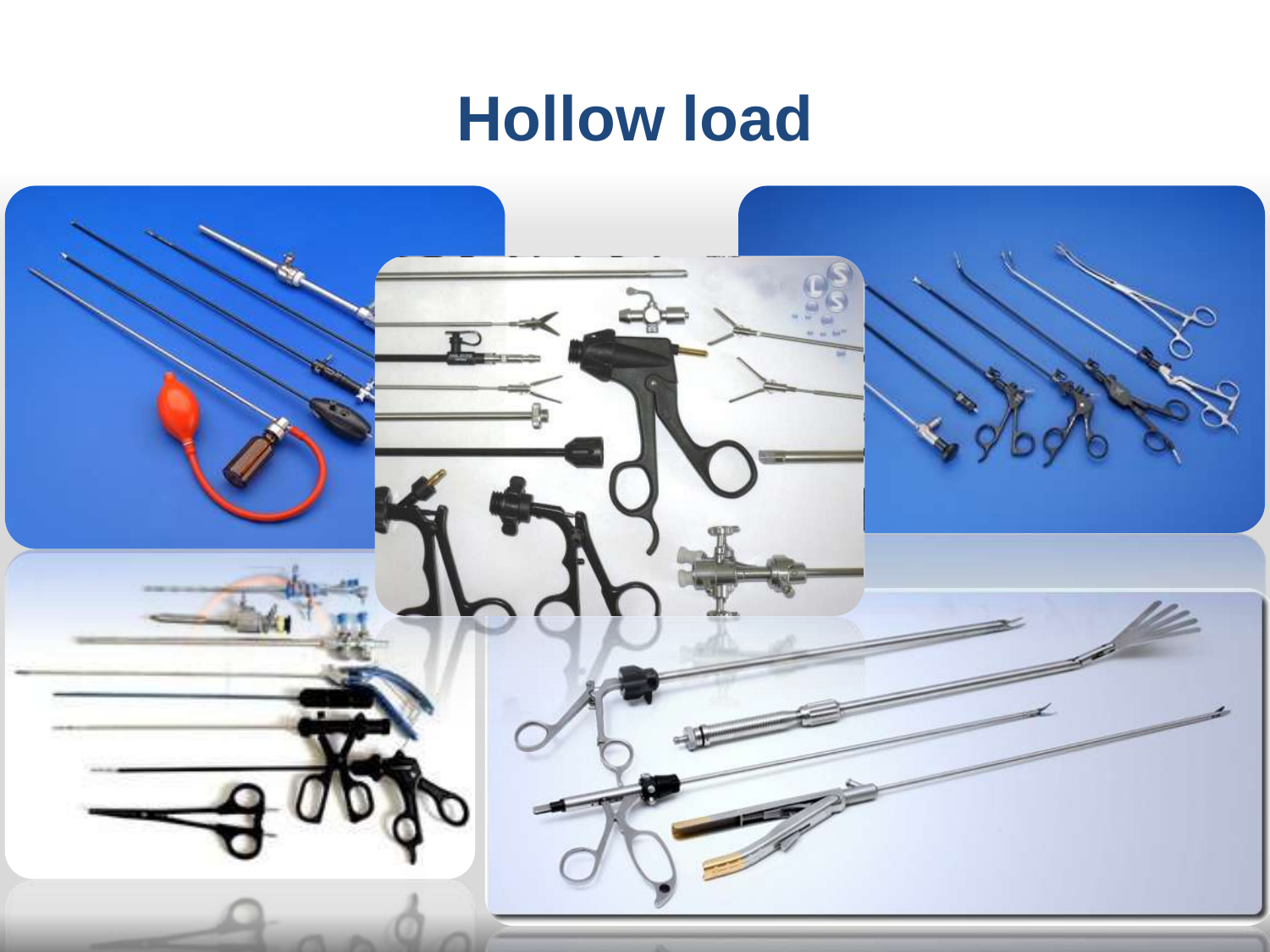# **The Study**

#### **Research Goals and Objectives**

- To create Validation routine for Hollow load.
	- Find best reference/test tools or materials.

#### **Research Methodology**

- Statistical data analyse of sterilization log files.
- Review of Existing standarts, publications and IFU's.
- Bench tests of hollow instruments and PCD's.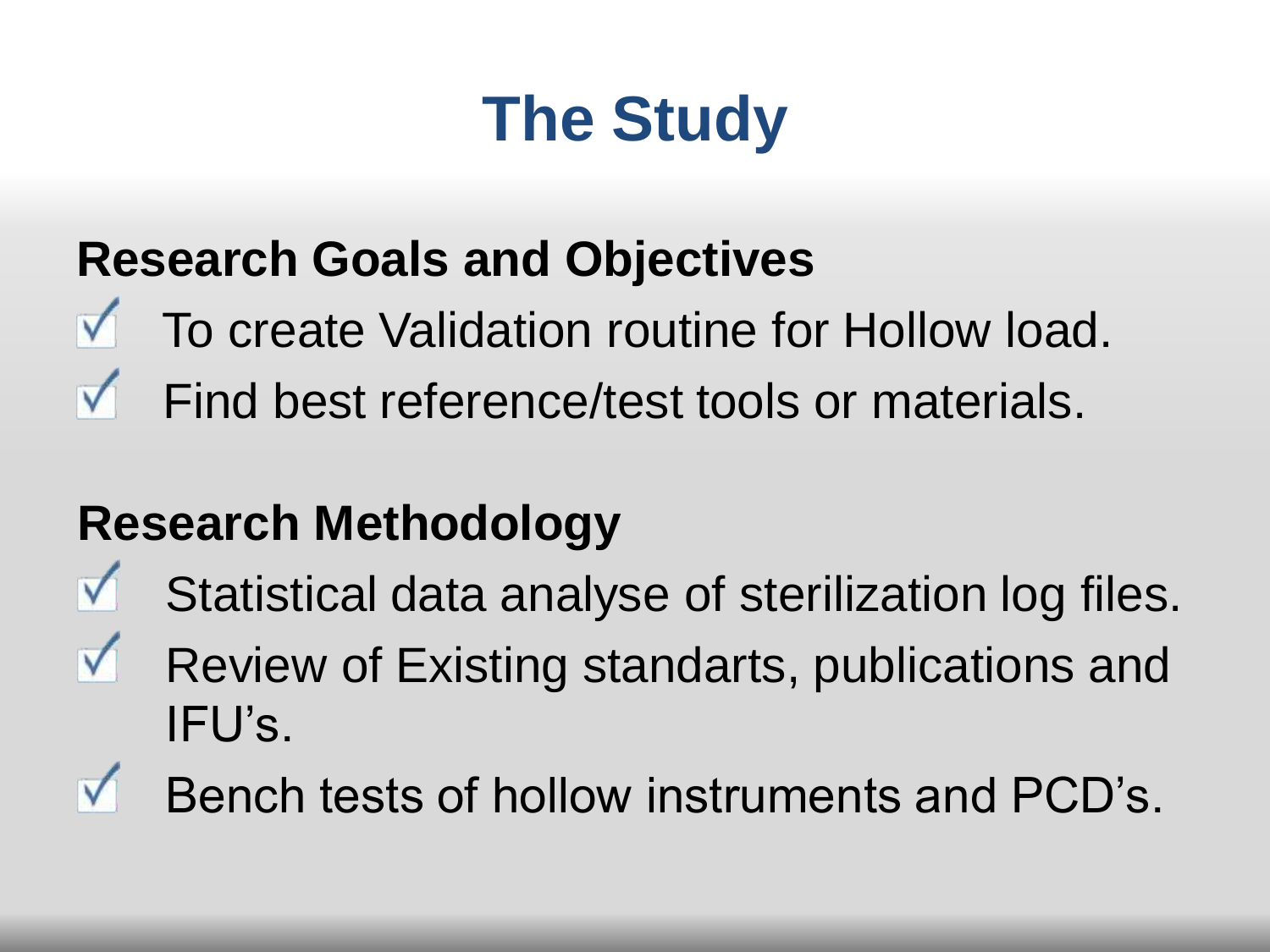# **Vacuum assisted Air removal**

Air removal is claimed as most difficult part of Hollow load sterilization process – is it true?

**Vacuum** is space that is devoid of matter. (www.wikipedia.org)

Bench test with **30m** long tube!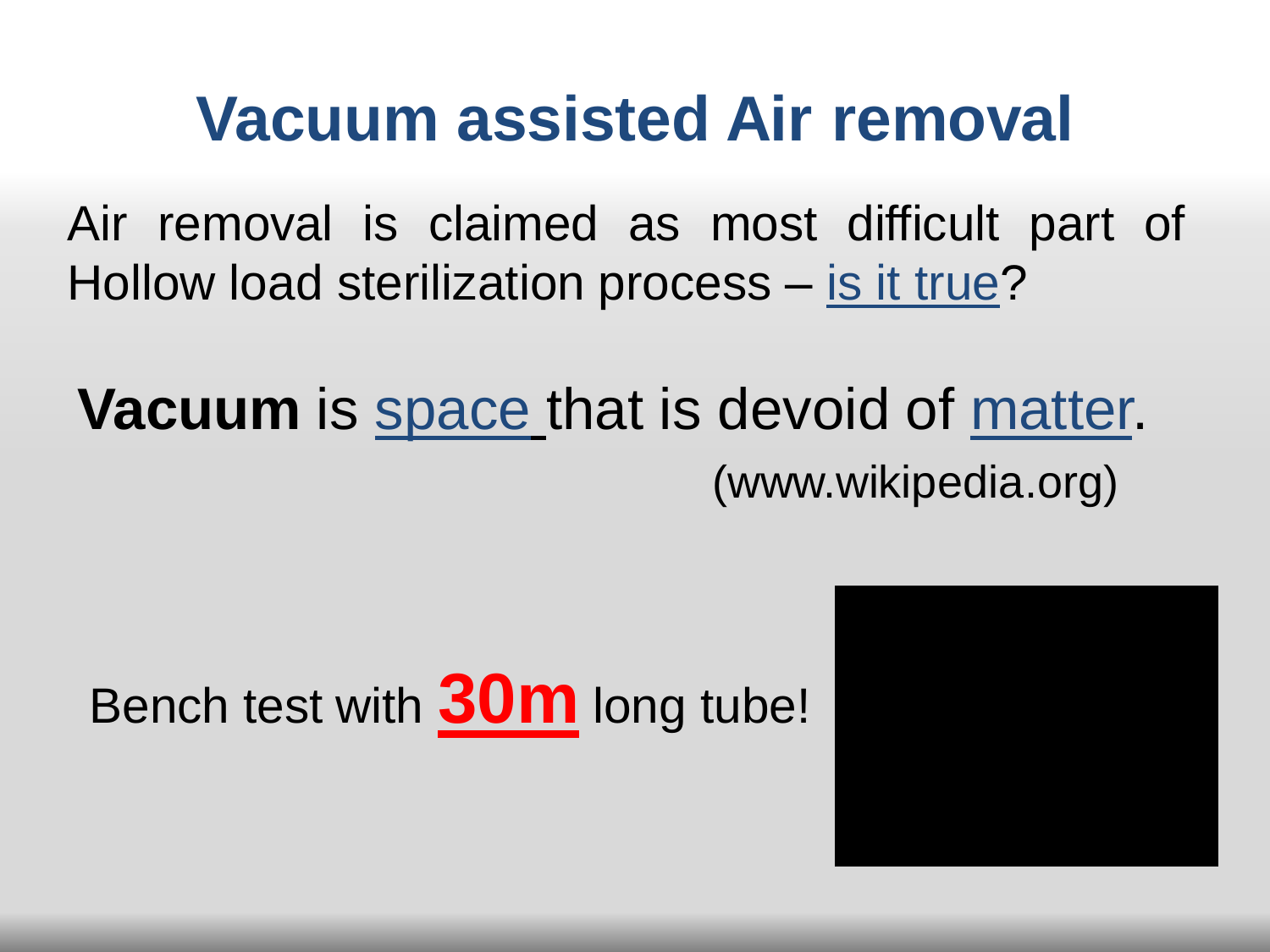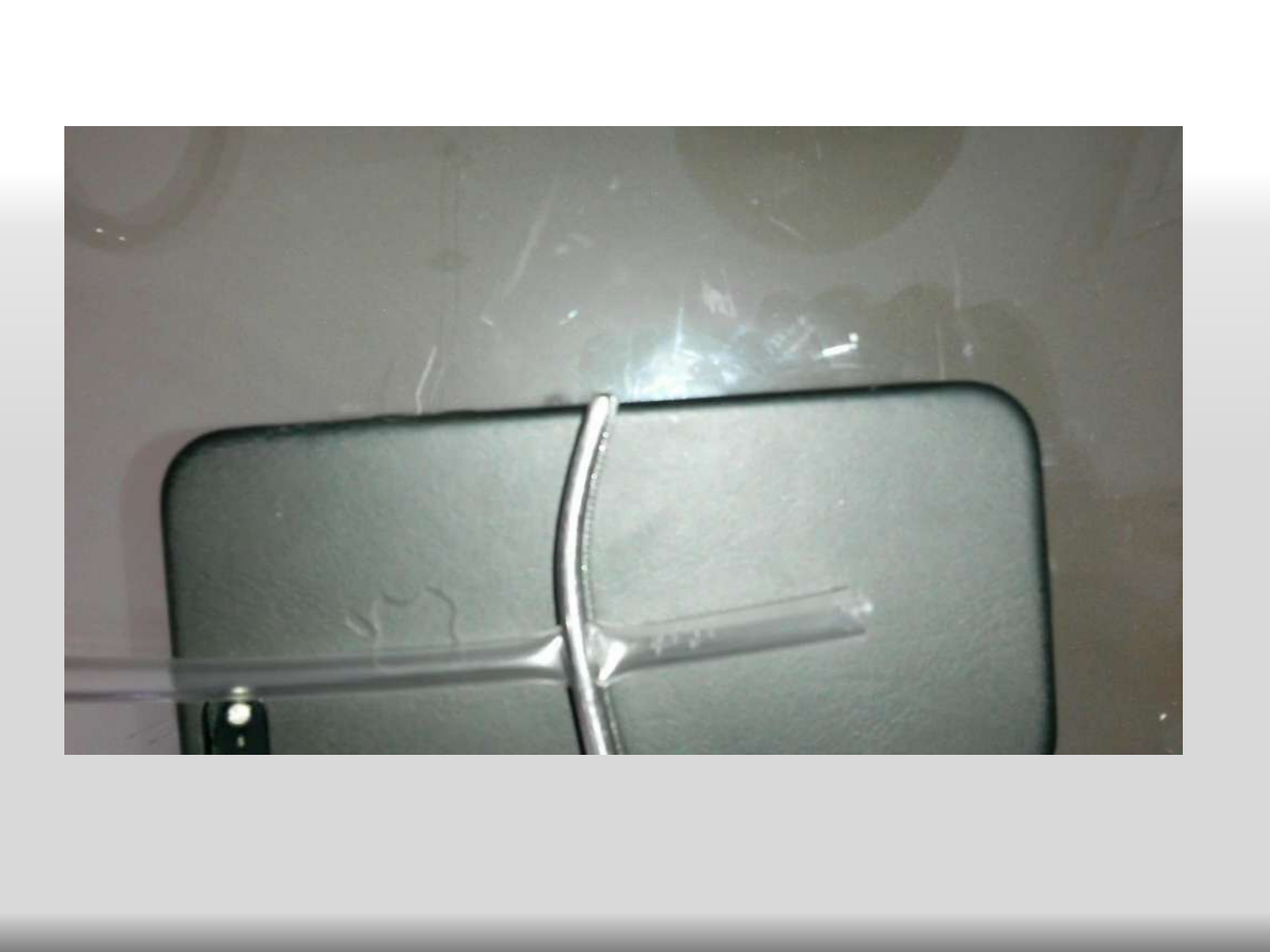# **Non Condensable Gases**



There is already up to 3,5% of NCG's in supply steam. It is not possible to get lower concentration than this.

Increased concentration due to release of NCG's while heated.

 $NCG<sub>Total</sub> = NCG<sub>VAC</sub>+NCG<sub>Steam</sub>+NCG<sub>Heating</sub>+ (NCG<sub>Air leak</sub>)$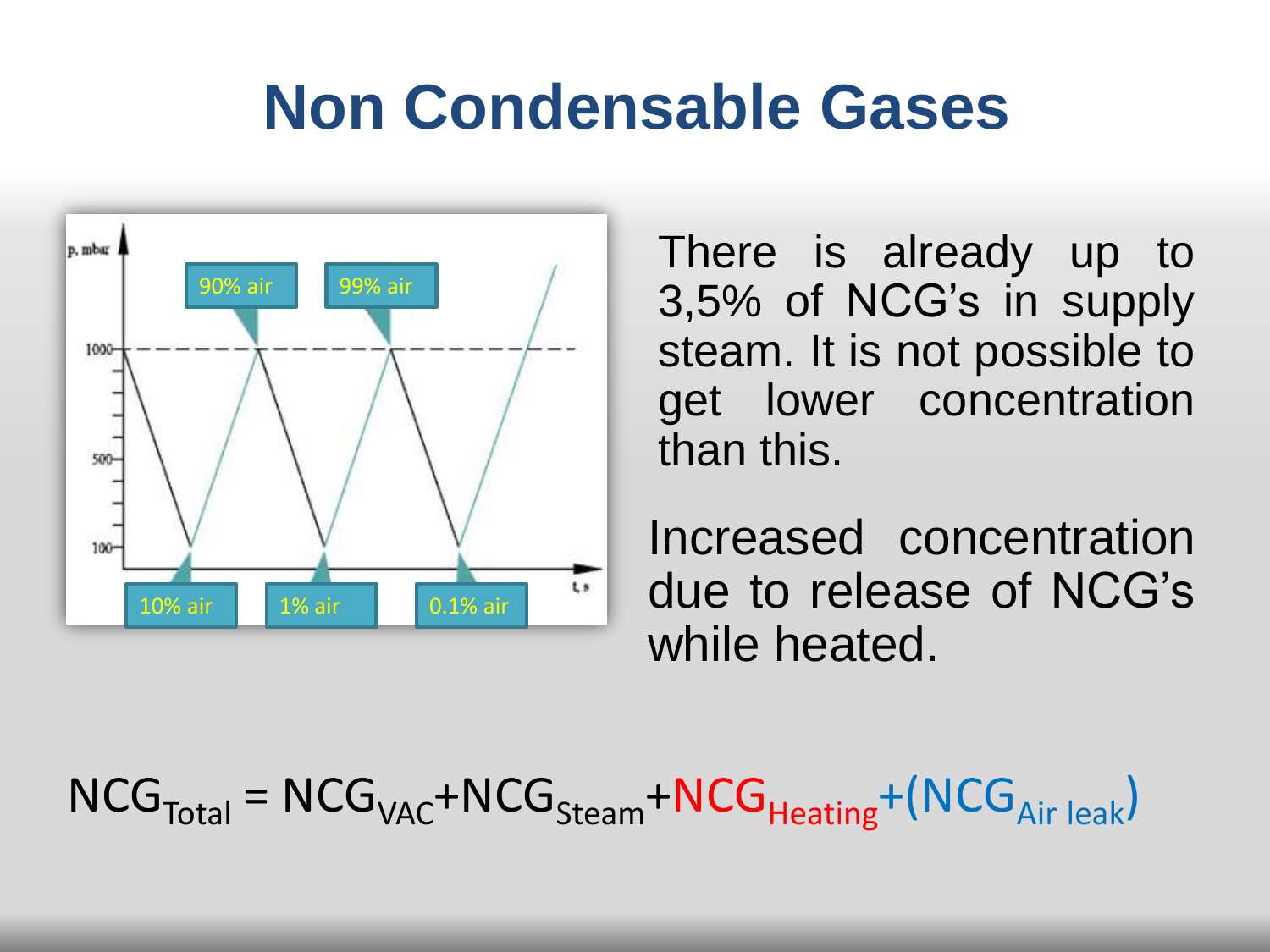# **Heating of PCD (Helix type)**





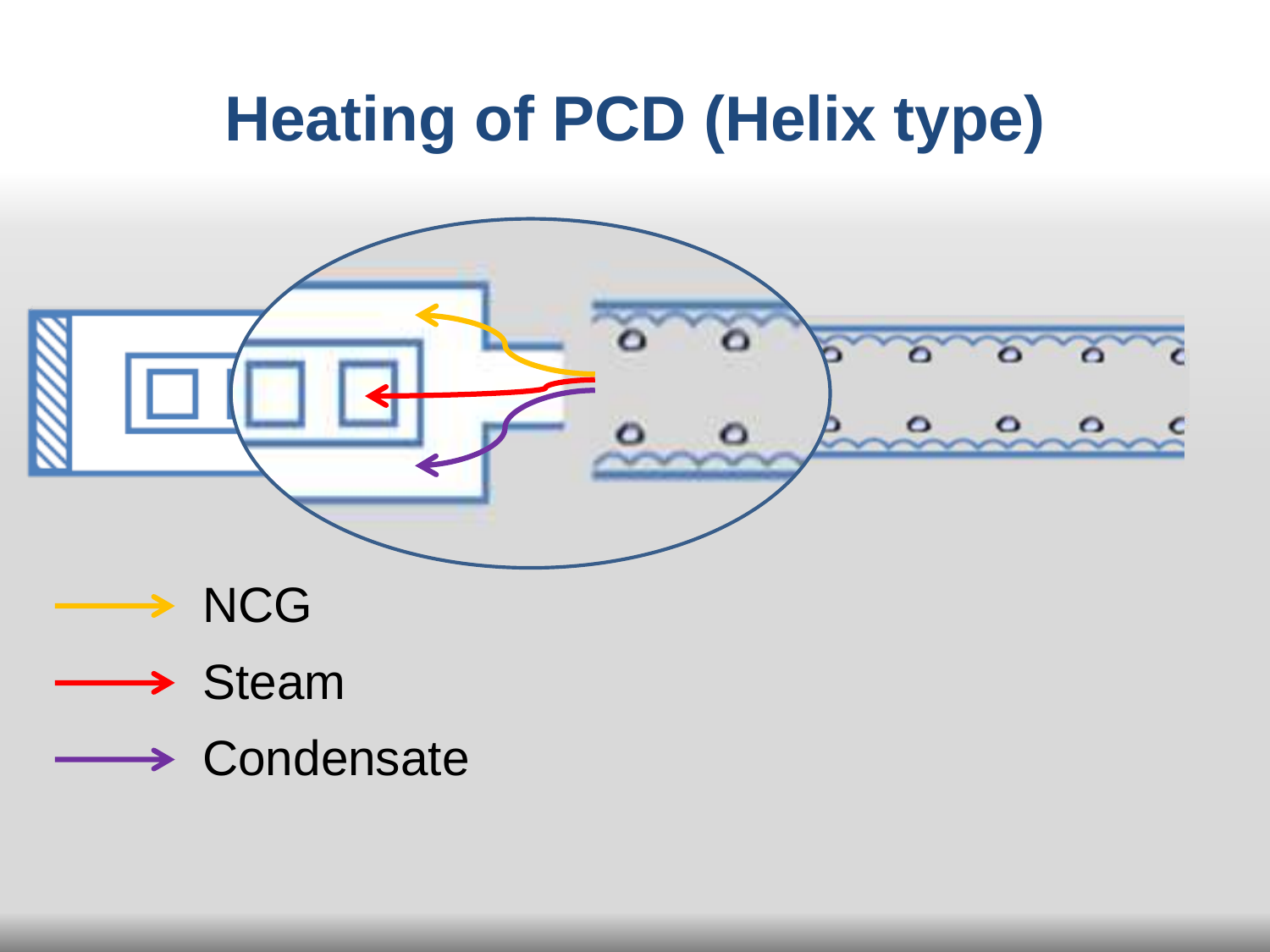#### **Steam, NCG's and condensate movement in the tube with one end closed**

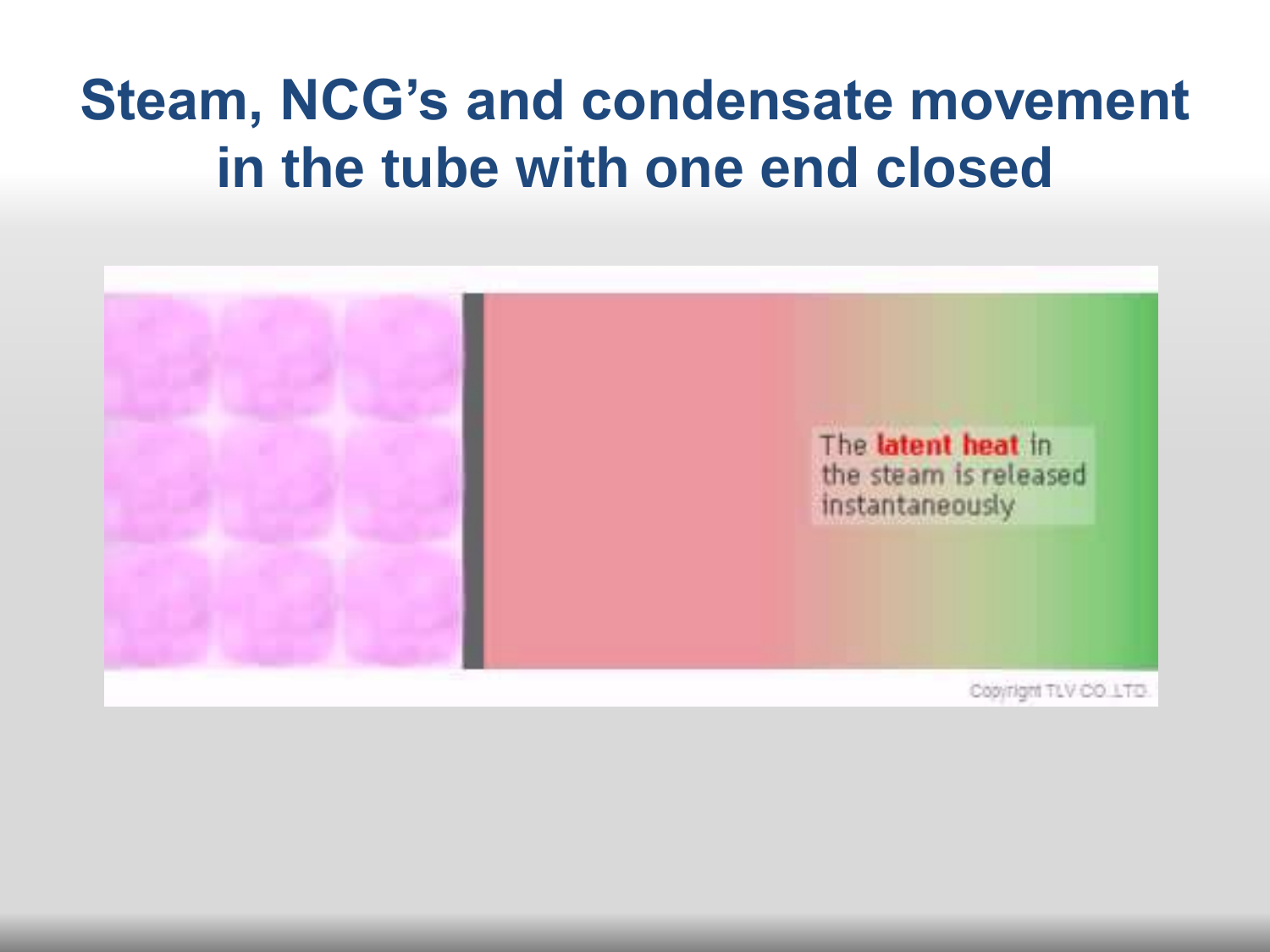# **Zoom in Heating of the load**

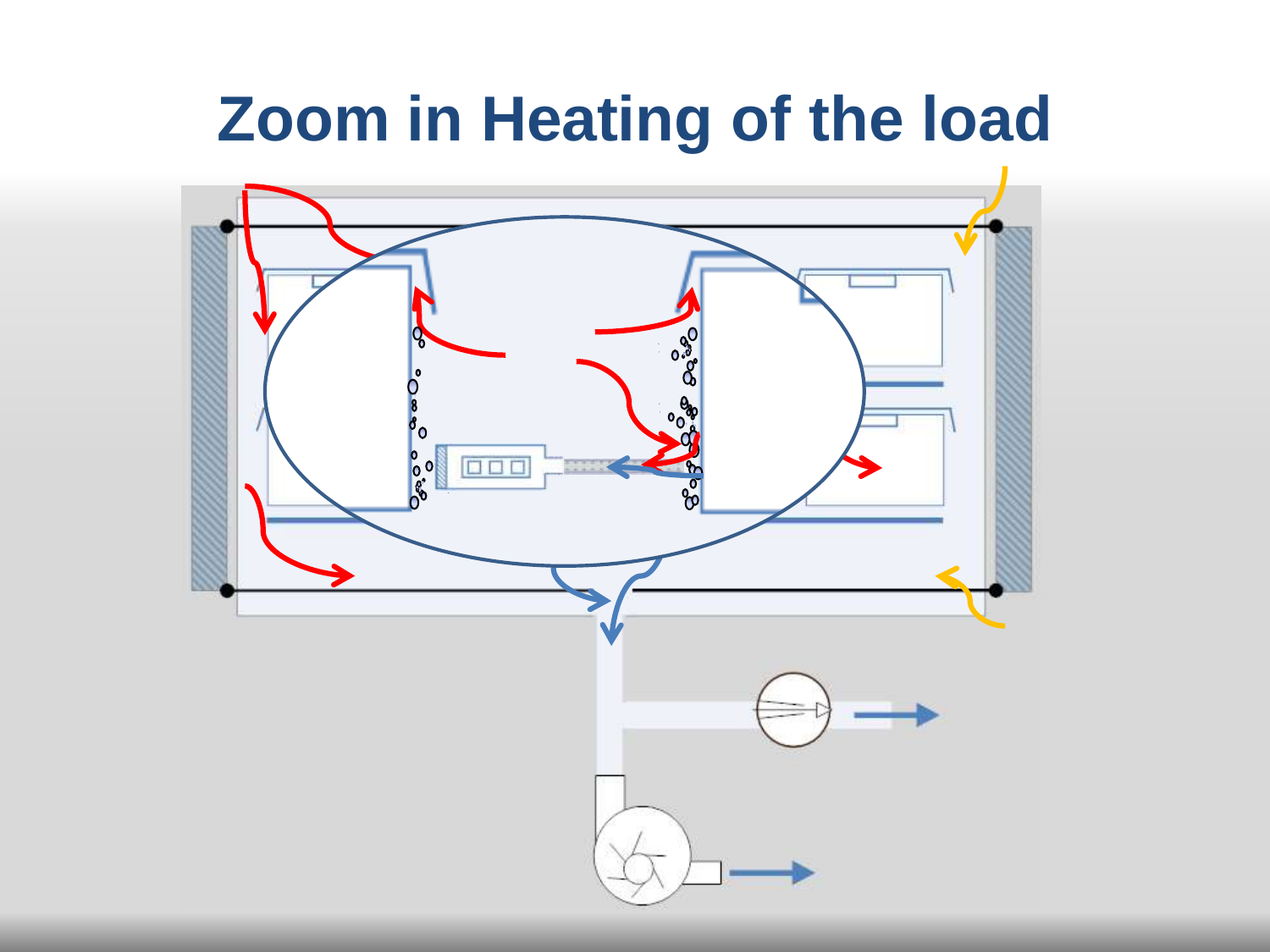# **Pre-heating to reduce NCG Heating**

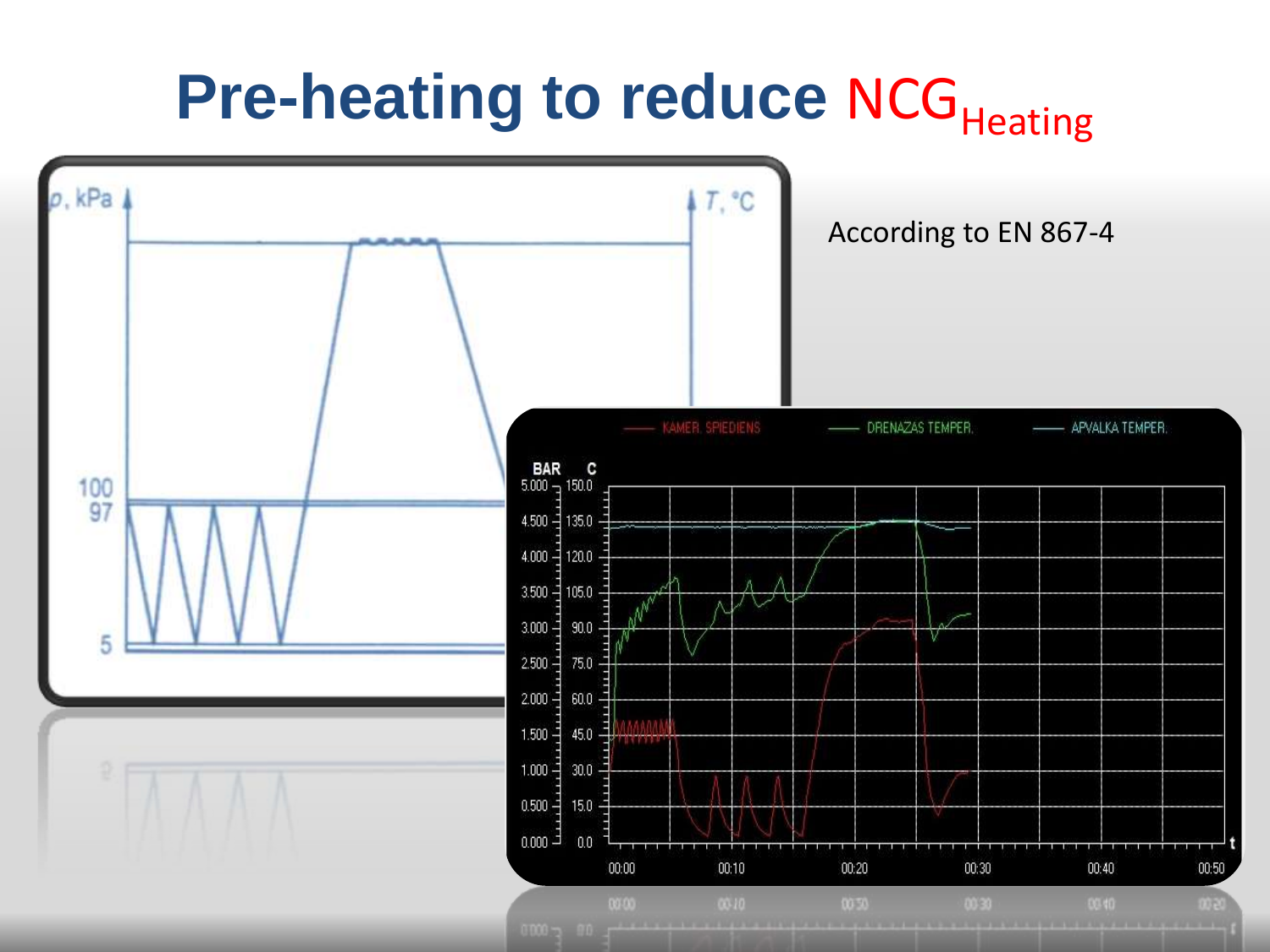#### **Theory and "Reality"**

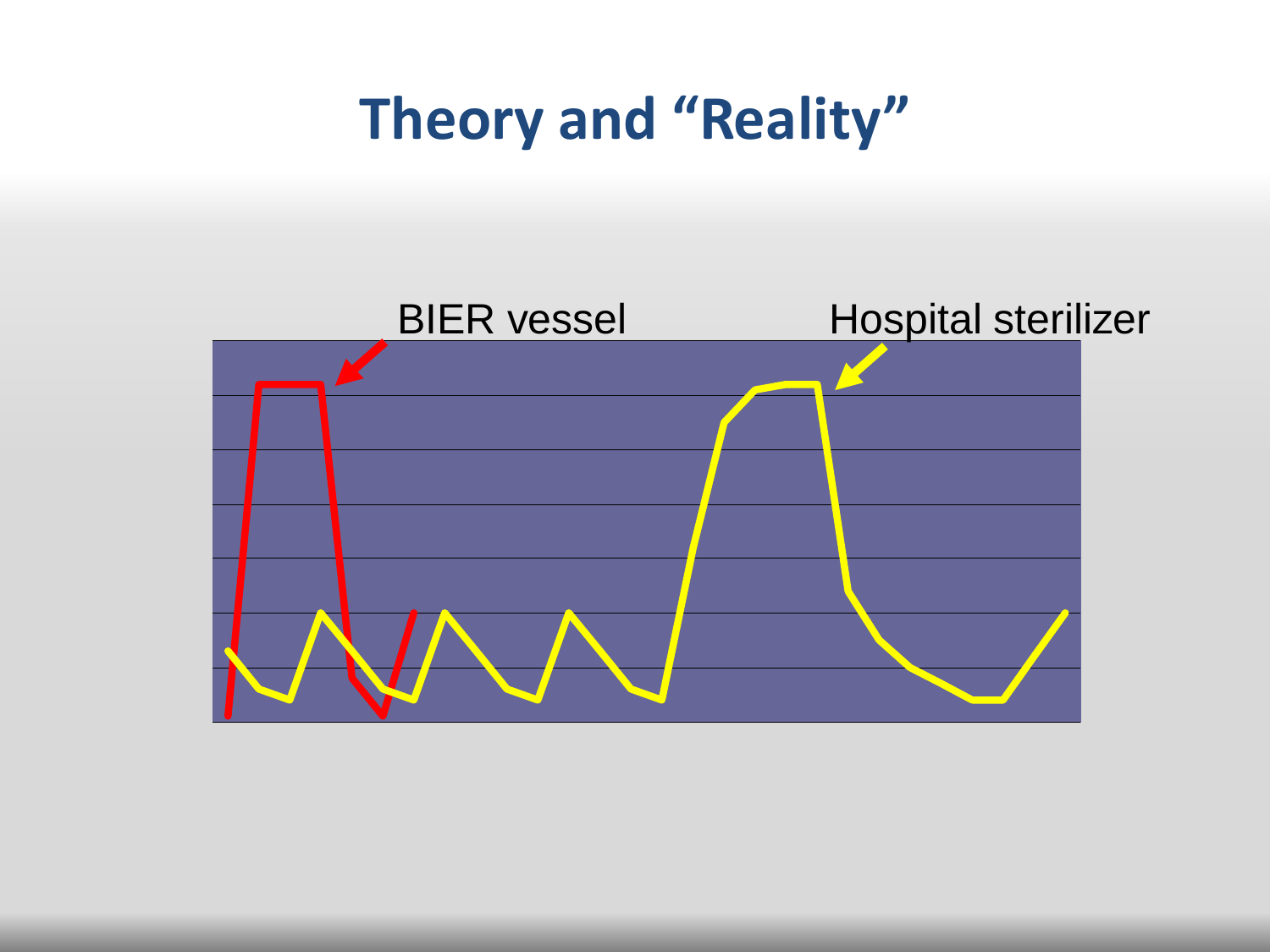## **Results**

- **M** Air removal is **NOT** the biggest issue.
- $\blacksquare$  It is critical to reduce NCG<sub>Heating</sub> component.
- Some of Commercially available PCD's will FAIL if Dry saturated Steam is used.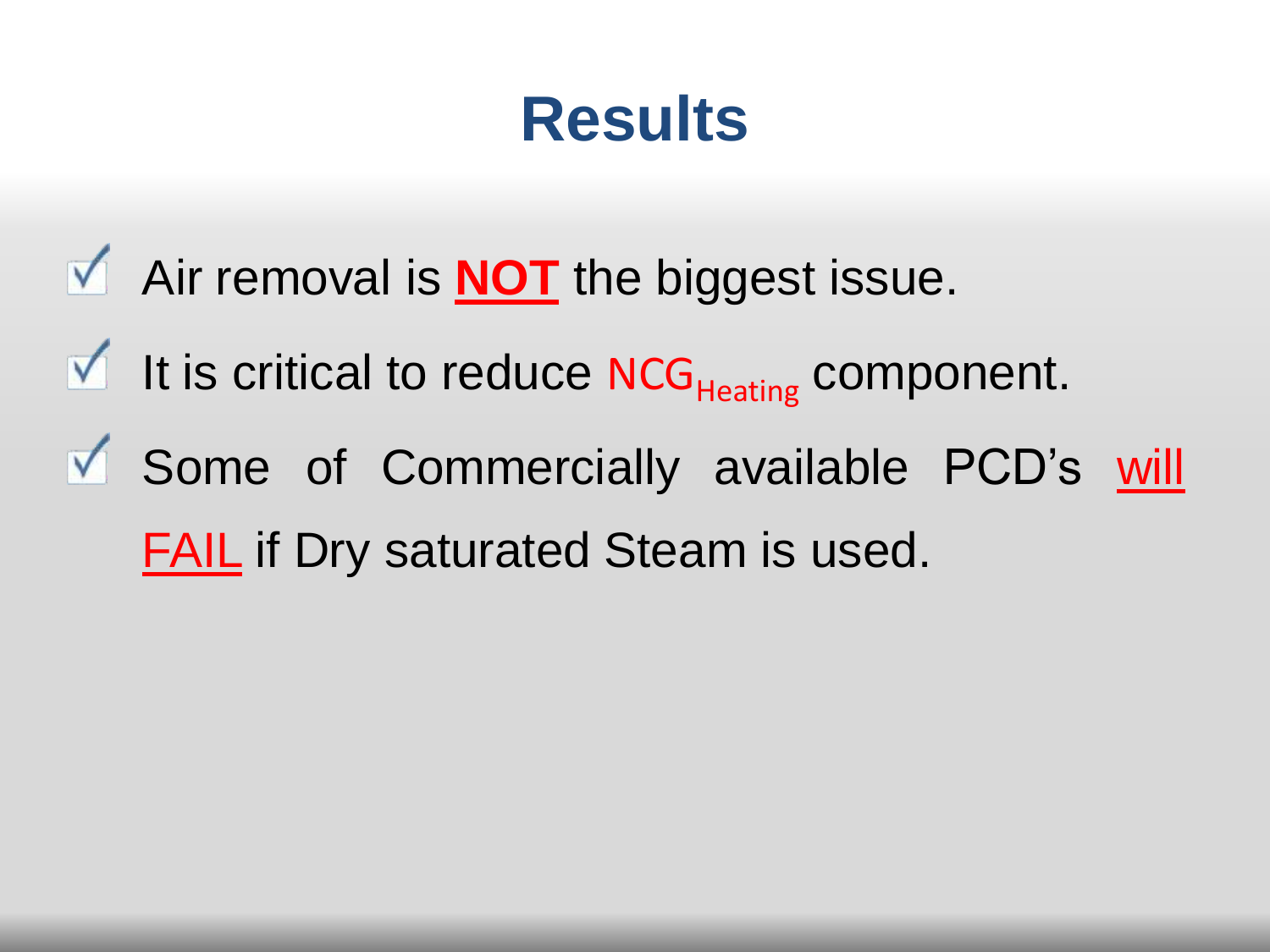# **Recommendations**

- Modify your sterilization cycle to fit load configuration.
- Be cautious using PCD's (Helix type) as reference test system – it may lead to incorrect result.
- $\sqrt{ }$ If PCD's (Helix type) are used then:
	- a) Replace original CI with class 6 indicator that you trust.
	- b) Use PCD's at right Process Challenge Location.
	- c) Pay attention to steam entrance of the PCD's.
	- d) Pay attention to PCD's mass and its correlation to weight of the load.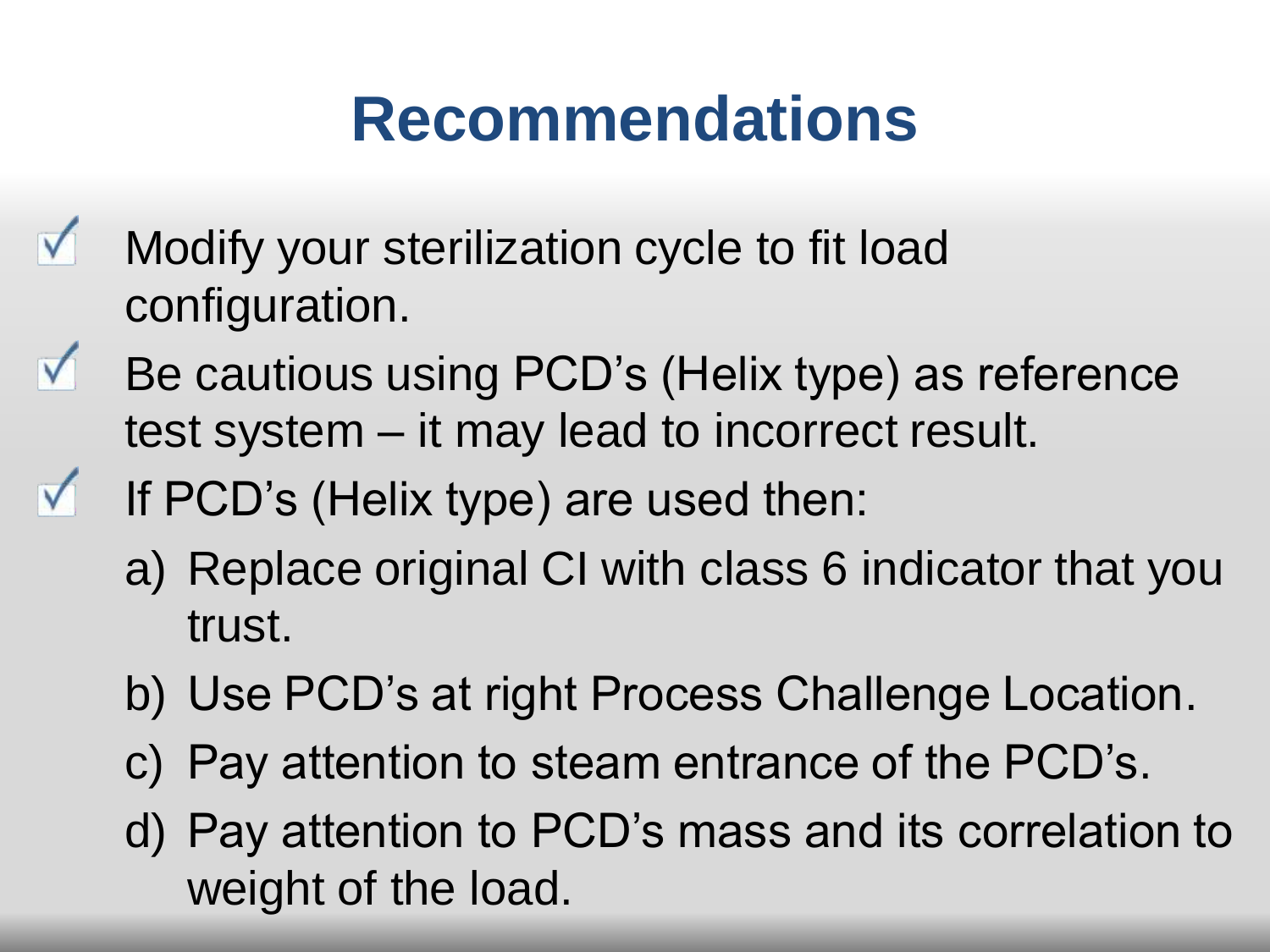## **Recommendations**

- $\blacksquare$  Do not adapt work routines to existing products on the market – do vice versa.
- Use combination of tubing set and BI's (log 10^6) for hollow instrument simulation.
- Use class 6 indicator what is calibrated for longer plateau than set for tested sterilization cycle.
- Log every step of Validation process and keep your records safe.